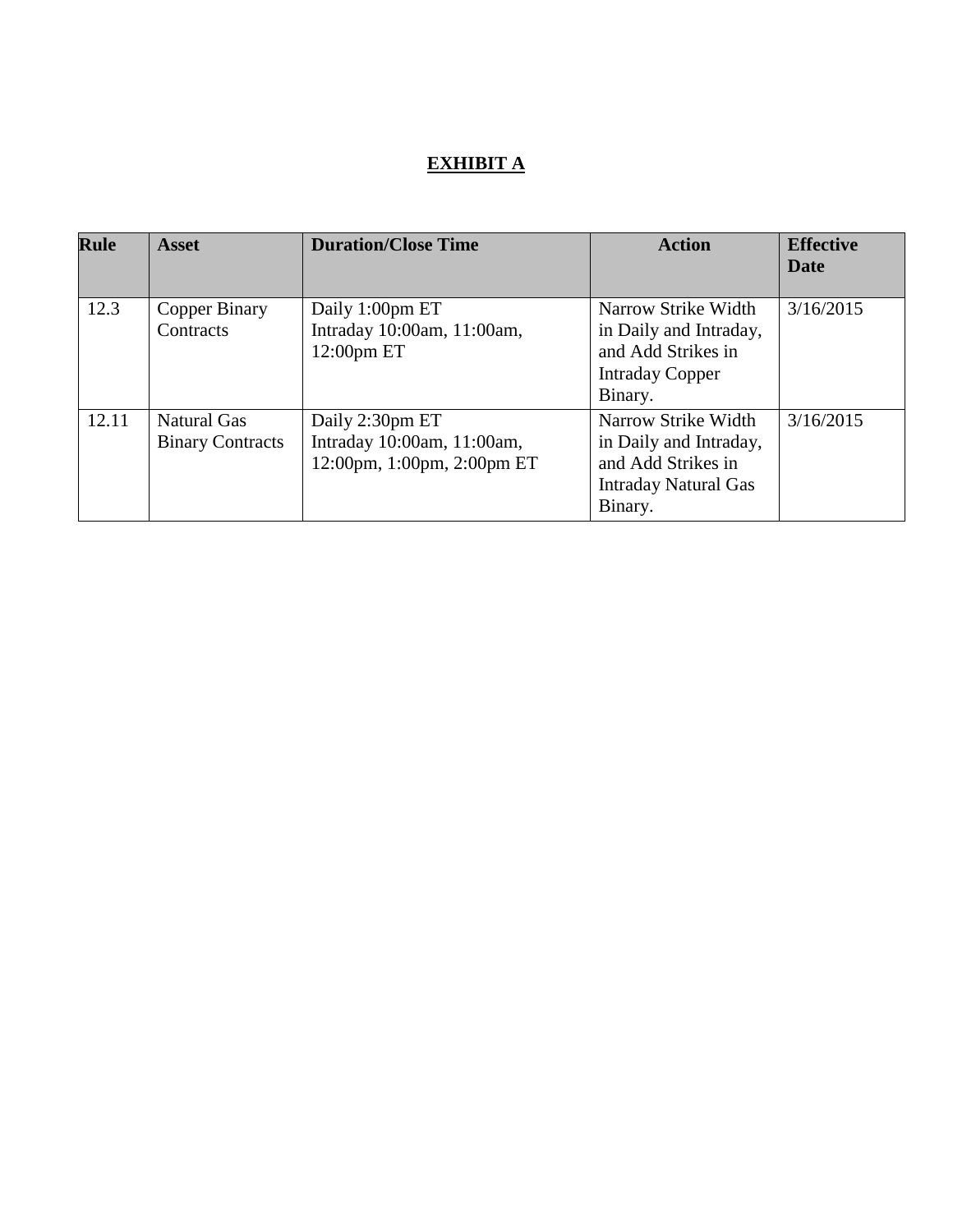### **EXHIBIT B**

#### Amendments of 12.3 and 12.11

*(The following Rule amendments are underlined and deletions are stricken out)*

### RULE 1.1 - 12.2 [UNCHANGED]

 $\overline{a}$ 

#### RULE 12.3 COPPER BINARY CONTRACTS

(a) SCOPE – These Rules shall apply to the Class of Contracts referred to as the Copper Binary Contract issued by Nadex.

(b) UNDERLYING – The Underlying for this Class of Contracts is the Copper price per pound (in U.S. cents), obtained from the specified Copper Futures Contracts ("CPFC") trading in the COMEX Division on the New York Mercantile Exchange ("NYMEX"®)<sup>1</sup>. The CPFC prices that will be used to calculate the Underlying will be taken from the March, May, July, September, or December CPFC delivery months (each a "CPFC Delivery Month"). The Start and End Date for which Nadex will use a specific delivery month as the Underlying will be set based on the Settlement date of the Underlying futures contract. The date on which a new delivery month will be used as the Underlying for Nadex contracts (i.e. "Start Date") is one calendar day after the End Date for the previous delivery month contract. The last day on which a delivery month will be used as the Underlying for Nadex contracts (i.e. "End Date") is the third to last business day of the month preceding the month of the Underlying futures contracts Expiration Date. For example, the Comex Copper March 2014 futures have an Expiration Date of March 27, 2014. The last day on which the Copper March 2014 futures prices will be used as the Underlying for Nadex contracts and to calculate the Expiration Value on the Expiration Date for the relevant Copper contracts will be the third to last business day of the preceding month, February. Therefore, the End Date for using Comex Copper March 2014 futures will be February 26, 2014 and the Start Date for the next delivery month, Comex Copper May 2014 futures, will be February 27, 2014. $^2$ 

(c) SOURCE AGENCY – The Source Agency is Nadex.

<sup>&</sup>lt;sup>1</sup> NYMEX<sup>®</sup> is a registered service mark of the New York Mercantile Exchange, Inc. COMEX® is a registered service mark of the Commodity Exchange, Inc. Nadex is not affiliated with the New York Mercantile Exchange, Inc. or the Commodity Exchange, Inc. and neither the New York Mercantile Exchange, the Commodity Exchange, Inc., nor their affiliates, sponsor or endorse Nadex or any of its products in any way.

<sup>&</sup>lt;sup>2</sup> Weekly contracts listed on a Monday during a week containing an Underlying futures rollover date will be listed using the Underlying futures month scheduled to be used to determine the settlement value on the day the contract expires. For example, the End Date for which Nadex will use the Comex Copper March 2014 Underlying futures to determine the settlement value is February 26, 2014. February 26, 2014 is a Wednesday, however, and any Nadex weekly contracts listed for this roll week and expiring on Friday, February 28, 2014, will be listed using the Comex Copper May 2014 futures as its Underlying, as May is the futures month scheduled to be used to determine the Settlement Value of the Nadex weekly contract on its expiration date. Therefore, the Start Date for the Comex Copper May 2014 futures will be Monday, February 24, 2014 for any Nadex weekly contracts listed on this date.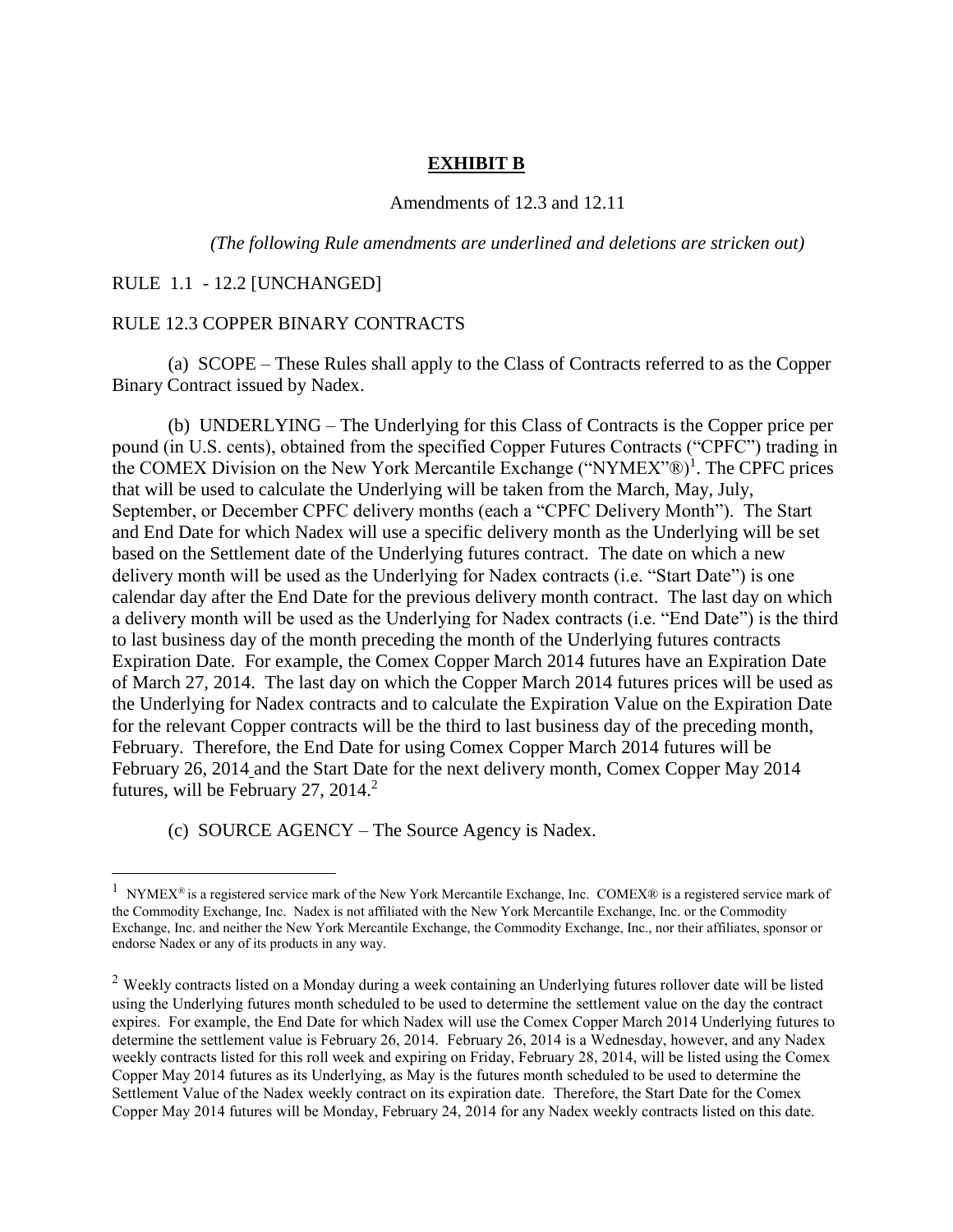(d) TYPE – The type of Contract is a Binary Contract.

(e) ISSUANCE – For each planned release by the Source Agency of the Underlying, Nadex will issue various Contracts, each of a different Series. A new issuance of Contracts will commence no later than two (2) business days following the Expiration Date.

(f) PAYOUT CRITERION – The Payout Criterion for each Contract will be set by Nadex at the time the Binary Contracts are initially issued. For the Copper Binary Contract, the Payout Criteria for the Contracts will be set as follows:

- (i) WEEKLY COPPER BINARY CONTRACTS
- (1) EXPIRATION TIME 1:00PM ET CLOSE
- (2) STRIKE INTERVAL WIDTH The interval width between each strike level shall be 0.05.
- (3) NUMBER OF STRIKE LEVELS LISTED Thirteen (13) strike levels will be listed for each Weekly Copper Binary Contract Series.
- (4) STRIKE LEVELS GENERATED Strike levels will be generated such that Binary Contract "W" is valued 'at-the-money' in relation to the Underlying market as determined by the Source Agency, immediately before the issuance of these Contracts, and shall be measured in U.S. cents rounded to the nearest value ending in 0.005 as reported by the Source Agency. Six (6) strike levels will be generated above Binary Contract W at an interval of 0.05, and six (6) strike levels will be generated below Binary Contract W at an interval of 0.05 (e.g.  $W - 0.05$ ; W;  $W + 0.05$ ). The Contract will have a Payout Criterion of greater than the strike level value.
	- (ii) DAILY COPPER BINARY CONTRACTS
- (1) EXPIRATION TIME 1:00PM ET CLOSE
- (2) STRIKE INTERVAL WIDTH The interval width between each strike level shall be  $0.020.01$ .
- (3) NUMBER OF STRIKE LEVELS LISTED Fifteen (15) strike levels will be listed for each Daily Copper Binary Contract Series.
- (4) STRIKE LEVELS GENERATED Strike levels will be generated such that Binary Contract "Y" is valued 'at-the-money' in relation to the Underlying market as determined by the Source Agency, immediately before the issuance of these Contracts, and shall be measured in U.S. cents rounded to the nearest value ending in 0.01 as reported by the Source Agency. Seven (7) strike levels will be generated above Binary Contract Y at an interval of  $0.02001$ , and seven (7) strike levels will be generated below Binary Contract Y at an interval of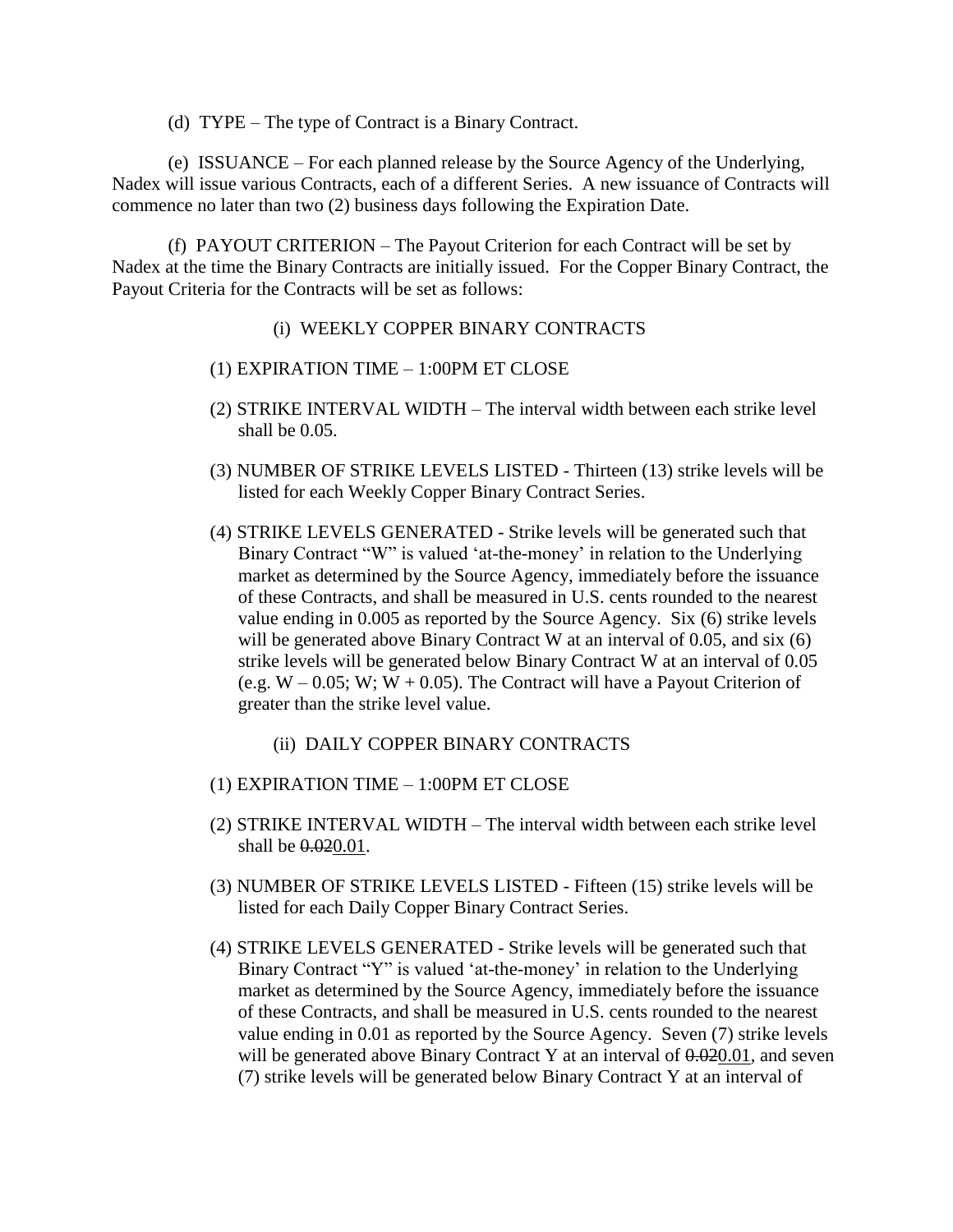$0.020.01$  (e.g.  $Y - 0.020.01$ ;  $Y: Y + 0.020.01$ ). The Contract will have a Payout Criterion of greater than the strike level value.

- (iii) INTRADAY COPPER BINARY CONTRACTS
- (1) EXPIRATION TIME 10:00AM, 11:00AM, 12:00PM ET CLOSE
- (2) STRIKE INTERVAL WIDTH The interval width between each strike level shall be  $0.0750.005$ .
- (3) NUMBER OF STRIKE LEVELS LISTED Three (3)Nine (9) strike levels will be listed for each Intraday Copper Binary Contract Series.
- (4) STRIKE LEVELS GENERATED Strike levels will be generated such that Binary Contract "Z" is valued 'at-the-money' in relation to the Underlying market as determined by the Source Agency, immediately before the issuance of these Contracts, and shall be measured in U.S. cents rounded to the nearest value ending in 0.001 as reported by the Source Agency.  $\Theta$ ne (1)Four (4) strikes level will be generated above Binary Contract Z at an interval of 0.0750.005, and one (1) Four (4) strikes level will be generated below Binary Contract Z at an interval of  $0.0750.005$  (e.g.  $Z - 0.0750.005$ ; Z; Z + 0.0750.005). The Contract will have a Payout Criterion of greater than the strike level value.

(iv) Nadex may list additional Copper Binary Contract with different ranges of Payout Criteria on a discretionary basis in accordance with the CEA and Commission Regulations.

(g) MINIMUM TICK – The Minimum Tick size for the Copper Binary Contracts shall be \$0.25.

(h) REPORTING LEVEL – The Reporting Level for the Copper Binary Contracts shall be 1,750 Contracts.

(i) POSITION LIMIT – The Position Limits for the Copper Binary Contract shall be 2,500 Contracts.

(j) LAST TRADING DATE – The Last Trading Date in a Series is the same date as the Expiration Date.

(k) SETTLEMENT DATE – The Settlement Date will be the date on which the Copper Settlement Price is released by the Source Agency.

(l) EXPIRATION DATE – The Expiration Date of the Contract will be the date on which the Copper Settlement Price is released by the Source Agency.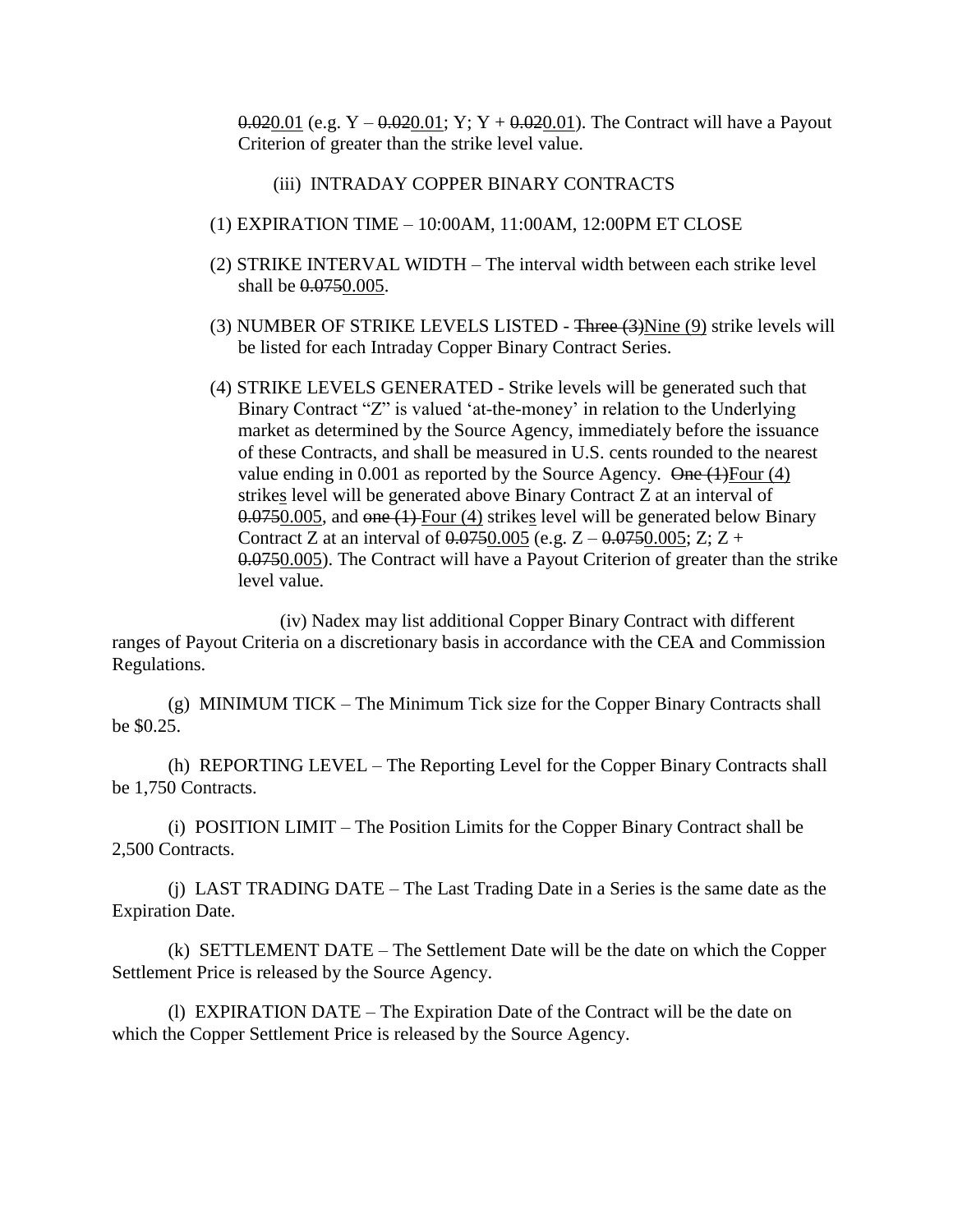(m) SETTLEMENT VALUE – The Settlement Value is the amount paid to the holder of the in the money Contract on the Settlement Date. The Settlement Value for an in the money Copper Binary Contract is \$100.

(n) EXPIRATION VALUE – The Expiration Value is the price or value of Copper released by the Source Agency on the Expiration Date. The Expiration Value is calculated by the Source Agency by taking the last twenty-five (25) CPFC trade prices just prior to the close of trading of the Copper Variable Contract and removing the highest five (5) CPFC trade prices and the lowest five (5) CPFC trade prices, using the remaining fifteen (15) CPFC trade prices to calculate the Expiration Value. The calculation used is a simple average of all fifteen (15) CPFC trade prices, rounded to one decimal point past the precision of the underlying market.

(o) CONTINGENCIES – If no level is actually announced on the Expiration Date due to a delay, postponement or otherwise in such release announcement by the Source Agency, the Settlement Date will be delayed until the Underlying number is released for that Series.

# RULE 12.4 – 12.10 [UNCHANGED]

### RULE 12.11 NATURAL GAS BINARY CONTRACTS

(a) SCOPE –These Rules shall apply to the Class of Contracts referred to as the Natural Gas Binary Contract issued by Nadex.

(b) UNDERLYING – The Underlying for this Class of Contracts is the Natural Gas price per mmBtu (millions British thermal units, in US dollars), obtained from the Physical Natural Gas Futures contracts ("NFC") traded on the New York Mercantile Exchange ("NYMEX"®<sup>3</sup>). The NFC trade prices that will be used for the Underlying will be taken from all twelve NFC delivery months: January, February, March, April, May, June, July, August, September, October, November, or December (each an "NFC Delivery Month"). The date on which a new delivery month will be used as the Underlying for Nadex contracts (i.e. "Start Date") is one calendar day after the End Date for the previous delivery month contract. The last day on which a delivery month will be used as the Underlying for Nadex contracts (i.e. "End Date") is the Friday of the week preceding the Underlying futures contracts Expiration Date. If the Underlying futures contracts Expiration Date falls on a Monday, the End Date for that specific delivery month will be the Friday of the week preceding the week of the Underlying futures contracts Expiration Date, i.e. not the Friday that is one business day prior to the Monday Expiration Date. For example, the Nymex Natural Gas February 2012 futures have an Expiration Date of January 27, 2012. The last day on which the Natural Gas February 2012 futures prices will be used as the Underlying for Nadex contracts and to calculate the Expiration Value on the Expiration Date for the relevant Natural Gas contracts will be the Friday of the preceding week. Therefore, the End Date for using Nymex Natural Gas February 2012 futures will be January 20, 2012 and the Start Date for the next delivery month, Nymex Natural Gas March 2012 futures, will be January 21, 2012. The Nymex Natural Gas March 2012 futures, however, have an Expiration Date of Monday, February 27, 2012. The last day on which the Natural Gas March 2012 futures prices

 $\overline{a}$ 

<sup>3</sup> *Supra, at fn 4*.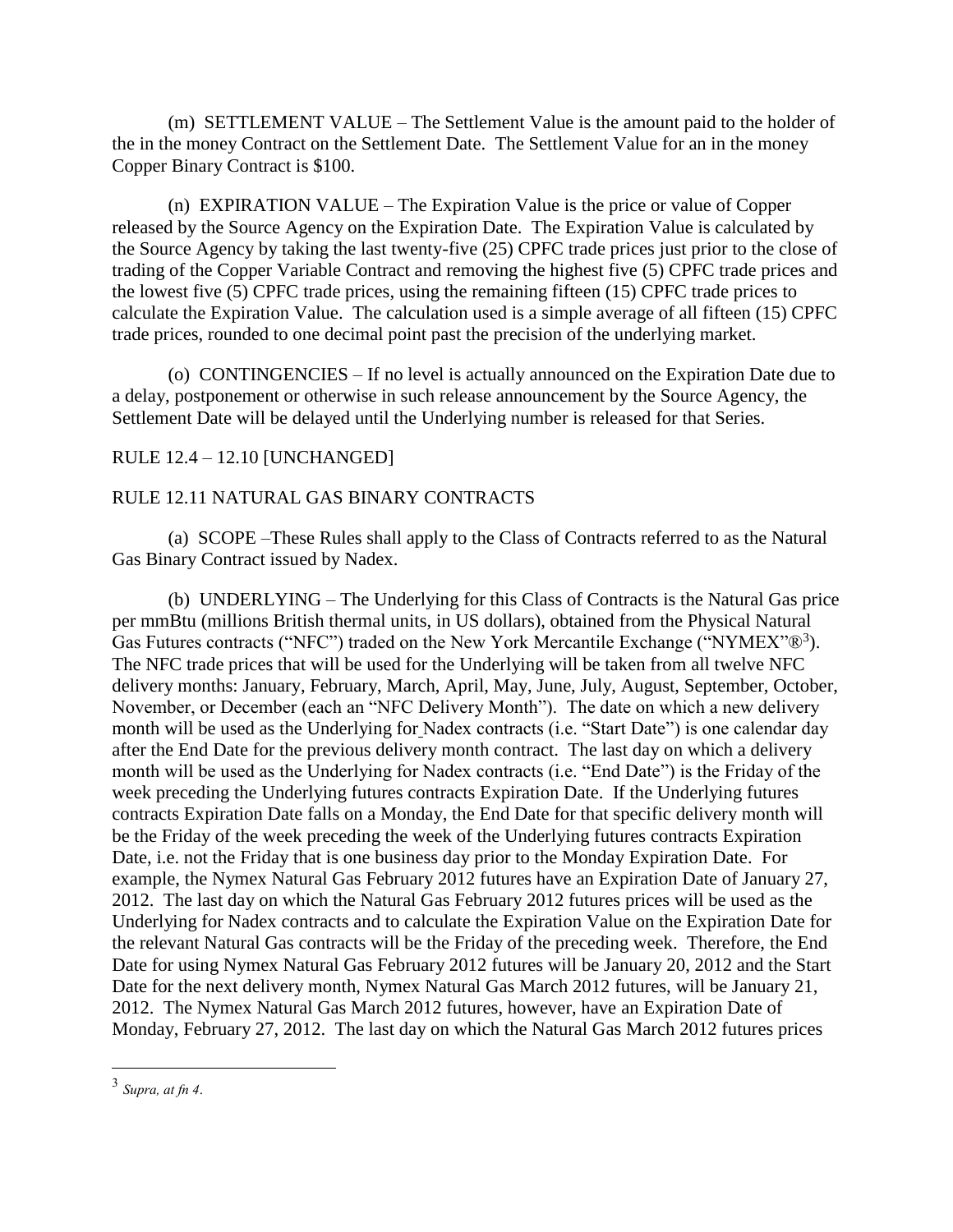will be as the Underlying for Nadex contracts and to calculate the Expiration Value on the Expiration Date for the relevant Natural Gas contracts will be February 17, 2012, rather than February 24, 2012, and the Start Date for the next delivery month, Nymex Natural Gas April 2012 futures will be February 18, 2012.

- (c) SOURCE AGENCY The Source Agency is Nadex.
- (d) TYPE The Type of Contract is a Binary Contract.

(e) ISSUANCE – For each planned release by the Source Agency of the Underlying, Nadex will issue various Contracts, each of a different Series. A new issuance of Contracts will commence no later than two (2) business days following the Expiration Date.

(f) PAYOUT CRITERION – The Payout Criterion for each Contract will be set by Nadex at the time the Binary Contracts are initially issued. For the Natural Gas Binary Contract, the Payout Criteria for the Contracts will be set as follows:

(i) WEEKLY NATURAL GAS BINARY CONTRACTS

- (1) EXPIRATION TIME 2:30PM ET CLOSE
- (2) STRIKE INTERVAL WIDTH The interval width between each strike level shall be 0.10.
- (3) NUMBER OF STRIKE LEVELS LISTED Thirteen (13) strike levels will be listed for each Weekly Natural Gas Binary Contract Series.
- (4) STRIKE LEVELS GENERATED Strike levels will be generated such that Binary Contract "W" is valued 'at-the-money' in relation to the Underlying market as determined by the Source Agency, immediately before the issuance of these Contracts, and shall be measured in U.S. cents rounded to the nearest value ending in either 0.250 or 0.750 as reported by the Source Agency. Six (6) strike levels will be generated above Binary Contract W at an interval of 0.10, and six (6) strike levels will be generated below Binary Contract W at an interval of 0.10 (e.g.  $W - 0.10$ ;  $W$ ;  $W + 0.10$ ). The Contract will have a Payout Criterion of greater than the strike level value.

# (ii) DAILY NATURAL GAS BINARY CONTRACTS

- (1) EXPIRATION TIME 2:30PM ET CLOSE
- (1) STRIKE INTERVAL WIDTH The interval width between each strike level shall be  $0.040.02$ .
- (2) NUMBER OF STRIKE LEVELS LISTED Fifteen (15) strike levels will be listed for each Daily Natural Gas Binary Contract Series.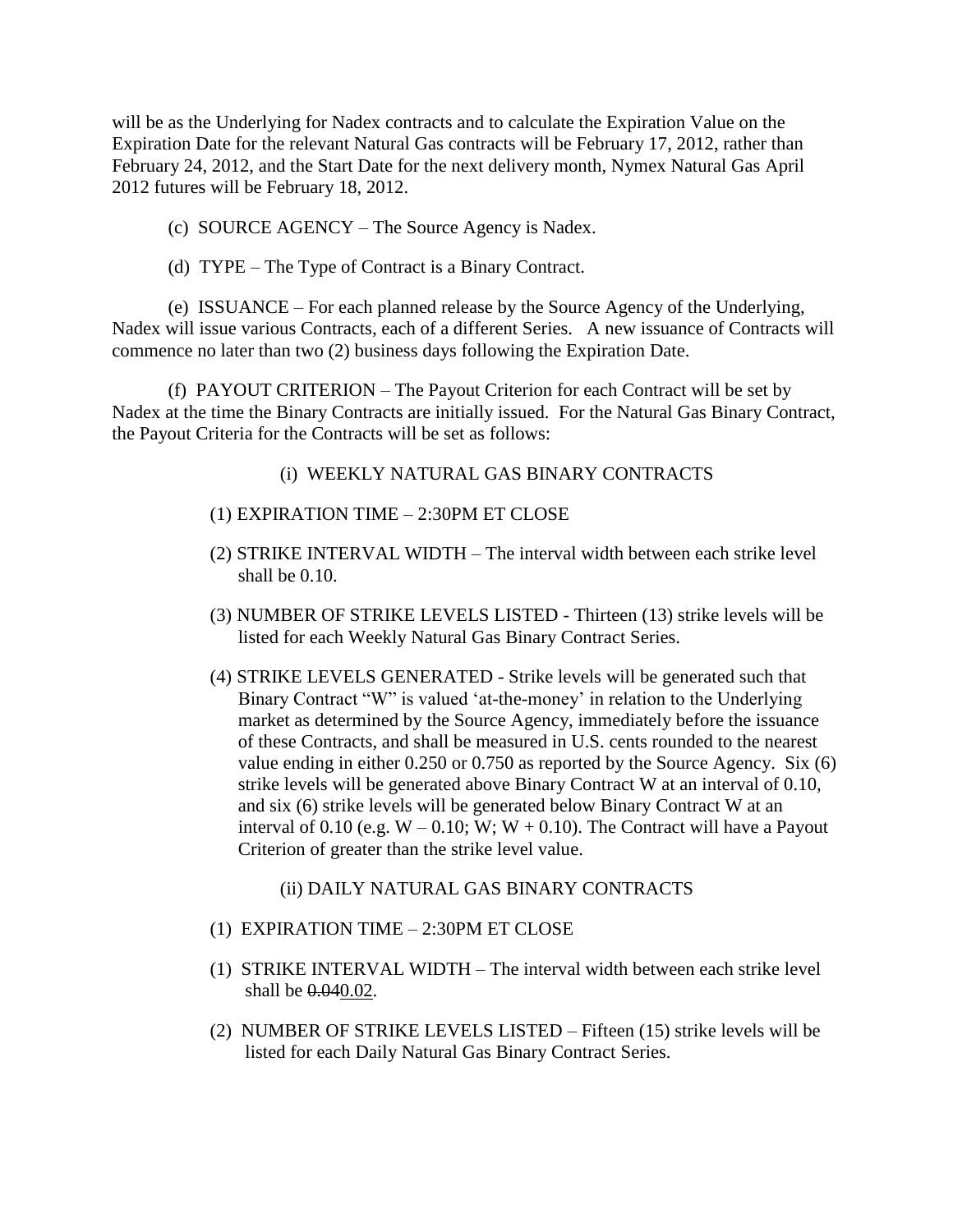- (3) STRIKE LEVELS GENERATED Strike levels will be generated such that Binary Contract "Y" is valued 'at-the-money' in relation to the Underlying market as determined by the Source Agency, immediately before the issuance of these Contracts, and shall be measured in U.S. cents rounded to the nearest value ending in 0.1 as reported by the Source Agency. Seven (7) strike levels will be generated above Binary Contract Y at an interval of  $0.04002$ , and seven (7) strike levels will be generated below Binary Contract Y at an interval of  $0.040.02$  (e.g. Y –  $0.040.02$ ; Y; Y +  $0.040.02$ ). The Contract will have a Payout Criterion of greater than the strike level value.
	- (iii) INTRADAY NATURAL GAS BINARY CONTRACTS
- (1) EXPIRATION TIME 10:00AM, 11:00AM, 12:00PM, 1:00PM, 2:00PM ET CLOSE
- (2) STRIKE INTERVAL WIDTH The interval width between each strike level shall be  $0.200.01$ .
- (3) NUMBER OF STRIKE LEVELS LISTED  $\frac{1}{2}$  Three (3)Nine (9) strike levels will be listed for each Intraday Natural Gas Binary Contract Series.
- (4) STRIKE LEVELS GENERATED Strike levels will be generated such that Binary Contract "Z" is valued 'at-the-money' in relation to the Underlying market as determined by the Source Agency, immediately before the issuance of these Contracts, and shall be measured in U.S. cents rounded to the nearest value ending in 0.01 as reported by the Source Agency.  $\Theta$ ne  $(1)$ Four (4) strike levels will be generated above Binary Contract Z at an interval of  $0.200001$ , and  $\theta$  one (1)four (4) strike levels will be generated below Binary Contract Z at an interval of  $0.200.01$  (e.g.  $Z - 0.200.01$ ; Z;  $Z + 0.200.01$ ). The Contract will have a Payout Criterion of greater than the strike level value.

(iv) Nadex may list additional Natural Gas Binary Contract with different ranges of Payout Criteria on a discretionary basis in accordance with the CEA and Commission Regulations.

(g) MINIMUM TICK – The Minimum Tick size for Natural Gas Binary Contracts shall be \$0.25.

(h) REPORTING LEVEL – The Reporting Level for the Natural Gas Binary Contracts shall be 1,750 contracts.

(i) POSITION LIMIT – The Position Limits for Natural Gas Binary Contracts shall be 2,500 Contracts.

(j) LAST TRADING DATE – The Last Trading Date in a Series is the same date as the Expiration Date.